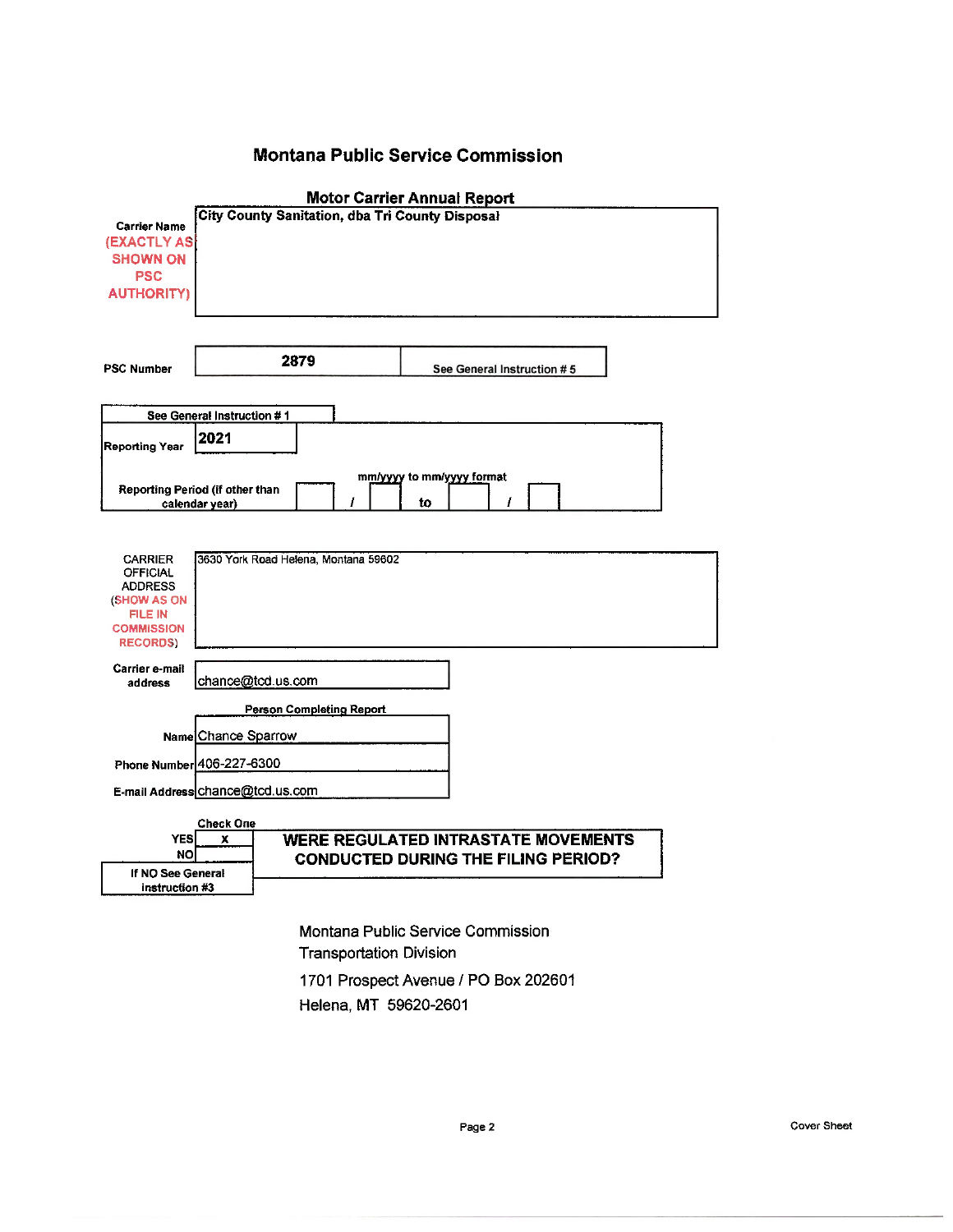|  |  | Name   City County Sanitation, dba Tri County Disposal |
|--|--|--------------------------------------------------------|
|--|--|--------------------------------------------------------|

| Æ | y  |
|---|----|
|   | E. |

# **INTRASTATE REVENUES**

| Household Goods                 |             |
|---------------------------------|-------------|
| Passengers                      |             |
| Class C                         |             |
| Class D (Garbage)               | \$5,004,821 |
| <b>TOTAL INTRASTATE REVENUE</b> | \$5,004,821 |

# **INCOME STATEMENT**

| <b>Operating Revenue</b> |                      |             |
|--------------------------|----------------------|-------------|
| Intrastate Revenue       |                      | \$5,004,821 |
| Interstate Revenue       |                      |             |
| Non-Regulated Revenue    |                      | \$3,422,686 |
|                          | <b>TOTAL REVENUE</b> | \$8,427,507 |

# **Operating Expenses**

| <b>Salaries &amp; Wages</b>                                       |                    |
|-------------------------------------------------------------------|--------------------|
| Salaries—Officers & Supervisory Personnel                         | \$565,854          |
| Clerical & Administrative                                         | \$219,625          |
| Drivers & Helpers                                                 | \$509,509          |
| Cargo Handlers                                                    |                    |
| Vehicle Repair & Service                                          | \$100,715          |
| Other Labor                                                       | \$355,967          |
| <b>Fringes</b>                                                    |                    |
| Payroll Taxes                                                     | \$146,938          |
| Workman's Compensation                                            | \$23,945           |
| Pension & Welfare Expenses                                        | \$483,664          |
| <b>Operating Supplies &amp; Expenses</b>                          |                    |
| <b>Fuel for Motor Vehicles</b>                                    | \$326,401          |
| <b>Vehicle Parts</b>                                              | \$435,198          |
| Other Operating Supplies & Expenses                               | \$1,247,929        |
| <b>Operating Taxes &amp; Licenses</b>                             |                    |
| Gas, Fuel and Oil Taxes                                           |                    |
| Real Estate & Personal Property Taxes                             | \$33,358           |
| Vehicle License & Registration Fees                               | \$14,063           |
| <b>Other Taxes</b>                                                | \$33,766           |
| <b>Depreciation &amp; Amortization</b>                            |                    |
| Revenue Equipment                                                 | \$743,168          |
| Other                                                             | \$762,252          |
| <b>Purchased Transportation</b>                                   |                    |
| With Driver                                                       |                    |
| <b>Without Driver</b>                                             |                    |
| Other Purchased Transportation                                    |                    |
| <b>Office/General</b>                                             |                    |
| Insurance                                                         | \$324,764          |
| Communications & Utilities                                        | \$36,897           |
| Building & Office Equipment Rents                                 | \$151,238          |
| General Supplies & Expenses                                       | \$483,279          |
| Miscellaneous Expenses                                            | \$559,582          |
| Gain on Disposition of Operating Assets                           |                    |
| Loss on Disposition of Operating Asset (enter as positive number) |                    |
| <b>TOTAL EXPENSES</b>                                             | <u>\$7,558,111</u> |

# **NET INCOME OR (LOSS) \$869,396**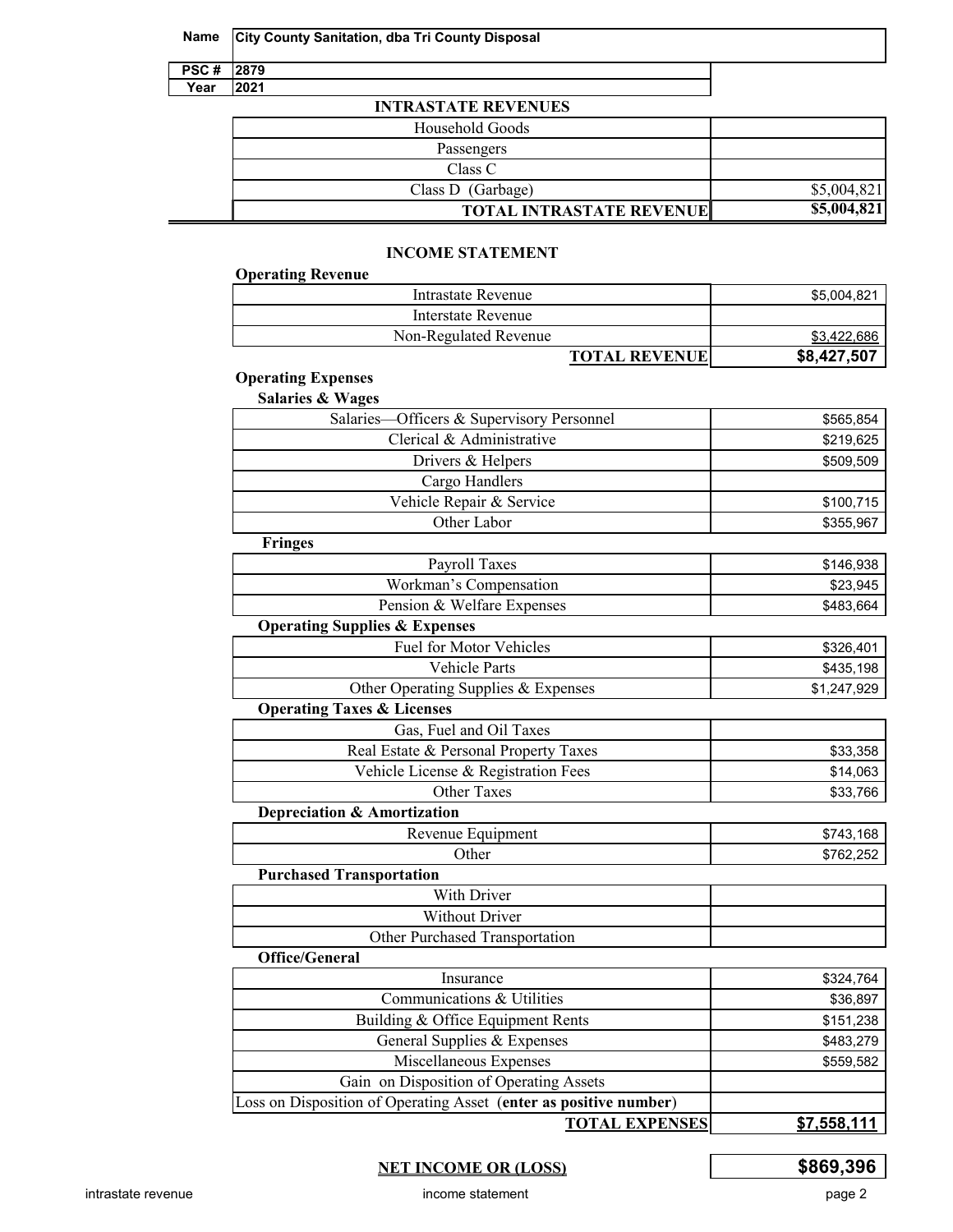|  |  |  | Name City County Sanitation, dba Tri County Disposal |  |
|--|--|--|------------------------------------------------------|--|
|--|--|--|------------------------------------------------------|--|

| PSC# | 2879           |  |
|------|----------------|--|
| Year | 2021<br>______ |  |
|      |                |  |

# **BALANCE SHEET**

**(ASSETS)**

# **CURRENT ASSETS**

| $\mathbf{m}$ , it of $\mathbf{m}$ is $\mathbf{m}$ is order to $\mathbf{m}$ |             |
|----------------------------------------------------------------------------|-------------|
| <b>TOTAL CURRENT ASSETS</b>                                                | \$2,585,253 |
| <b>Other Current Assets</b>                                                | \$89        |
| Materials & Supplies                                                       | \$182,498   |
| Prepayments                                                                | \$12,395    |
| <b>Accounts Receivable</b>                                                 | \$390,542   |
| Notes Receivable                                                           | \$6,851     |
| Temporary Cash Investments                                                 |             |
| <b>Special Deposits</b>                                                    |             |
| Cash & Working Funds                                                       | \$1,992,878 |
|                                                                            |             |

#### **TANGIBLE PROPERTY**

| <b>Carrier Operating Property</b>                            | \$7,745,328 |
|--------------------------------------------------------------|-------------|
| Less: Reserve for Depreciation (enter positive numbers only) | \$7,381,905 |
| Carrier Operating Property Leased to Others                  |             |
| Less: Reserve for Depreciation (enter positive numbers only) |             |
| Non-Carrier Operating Property                               | \$8,072,140 |
| Less: Reserve for Depreciation (enter positive numbers only) | \$5,671,530 |
| <b>TOTAL TANGIBLE PROPERTY</b>                               | \$2,764,034 |
| <b>INTANGIBLE PROPERTY</b>                                   |             |
| Organization, Franchises & Permits                           | \$100,000   |
| Less: Reserve for Amortization (enter positive numbers only) | \$59,169    |

| <b>Other Intangible Property</b>                                    | \$650,825 |
|---------------------------------------------------------------------|-----------|
| <b>Less:</b> Reserve for Amortization (enter positive numbers only) | \$55,409  |
| <b>TOTAL INTANGIBLE PROPERTY</b>                                    | \$636,247 |
| <b>Other Accounts</b>                                               |           |

| <b>Investment Securities and Advances</b> | \$4,112,110  |
|-------------------------------------------|--------------|
| Special Funds                             | \$882,413    |
| Deferred Debits                           |              |
| <b>Total Other</b>                        | \$4,994,523  |
| <b>TOTAL ASSETS</b>                       | \$10,980,057 |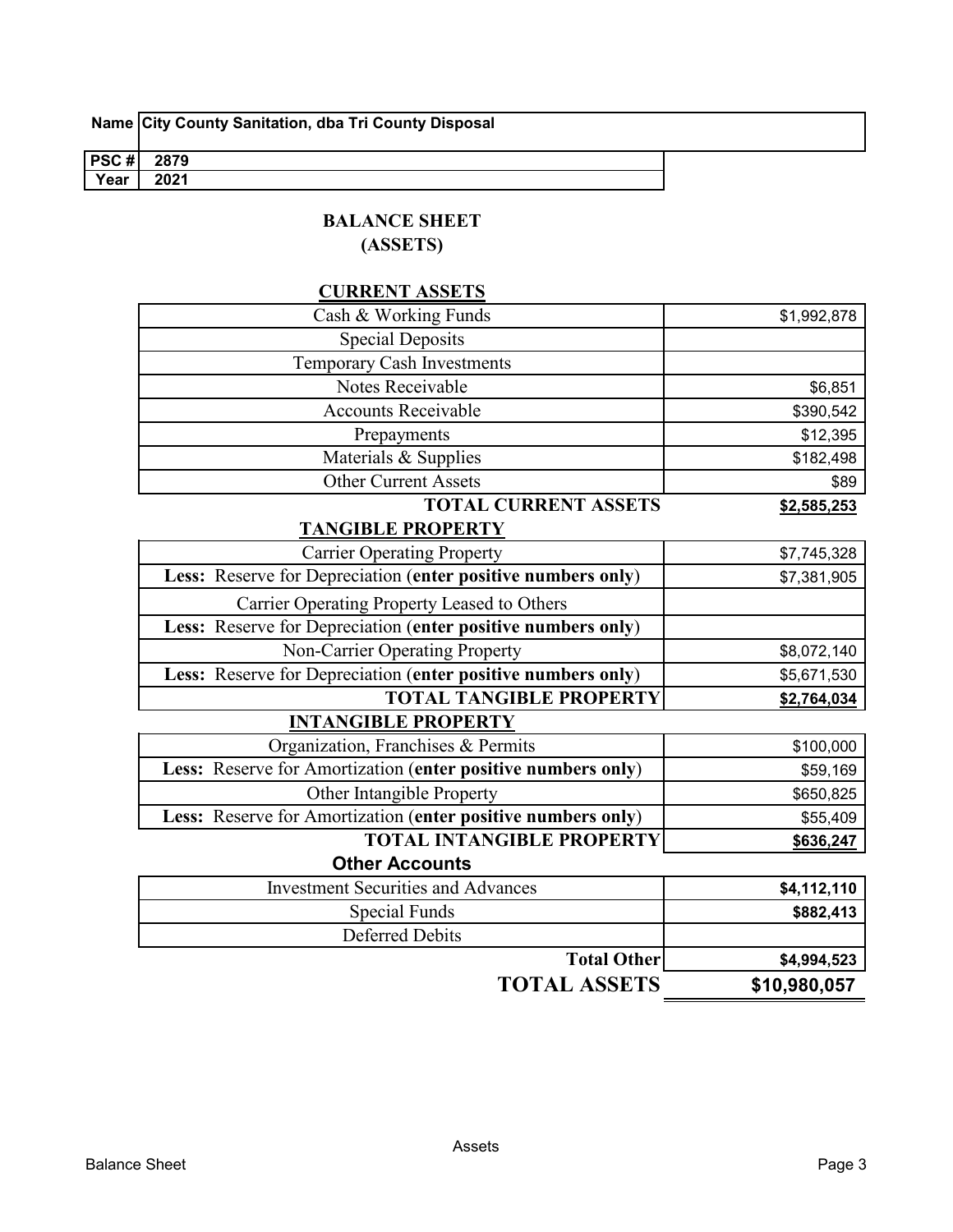| PSC # | 2879               |  |
|-------|--------------------|--|
| Year  | 2021               |  |
|       | A NOE CHEET<br>DAT |  |

#### **BALANCE SHEET (LIABILITIES)**

# **CURRENT LIABILITIES**

| Notes Payable & Matured Long Term Obligations | \$499,308 |
|-----------------------------------------------|-----------|
| <b>Accounts Payable</b>                       | \$180,235 |
| <b>Wages Payable</b>                          |           |
| C.O.D.'s Unremitted                           |           |
| <b>Taxes Accrued</b>                          | \$9,256   |
| <b>Interest Accrued</b>                       |           |
| Matured Interest                              |           |
| <b>Other Current Liabilities</b>              | \$33,448  |
| <b>TOTAL CHDDENT LIADH ITIES</b>              | E722217   |

**TOTAL CURRENT LIABILITIES \$722,247**

# **LONG TERM DEBT DUE WITHIN ONE YEAR**

| Equipment Obligations and other Debt                              | \$108,907   |
|-------------------------------------------------------------------|-------------|
| <b>LONG TERM DEBT DUE AFTER ONE YEAR</b>                          |             |
| <b>Advances Payable</b>                                           |             |
| <b>Equipment Obligations</b>                                      | \$349,094   |
| Less reacquired and nominally issued (enter positive number only) |             |
| Other Long Term Obligations                                       | \$5,052,015 |
| Less reacquired and nominally issued (enter positive number only) |             |
| <b>TOTAL LONG TERM DEBT</b>                                       | \$5,510,015 |

| Other                         |           |
|-------------------------------|-----------|
| <b>Total Deferred Credits</b> | \$307,925 |
| <b>Total Reserves</b>         | \$831,837 |
| <b>MORAL OFILIA</b>           | $\bullet$ |

**TOTAL OTHER \$1,139,762**

# **SHAREHOLDERS' (OR PROPRIETORS' ) EQUITY**

| Capital Stock                                       | (\$4,599)   |
|-----------------------------------------------------|-------------|
| Proprietors' Capital                                | \$29,650    |
| <b>Retained Earnings</b>                            | \$3,582,982 |
| <b>TOTAL SHAREHOLDERS' (OR PROPRIETORS') EQUITY</b> | \$3,608,033 |

| <b>TOTAL LIABILITIES &amp; SHAREHOLDERS'</b> |              |
|----------------------------------------------|--------------|
| <b>(OR PROPRIETORS') EQUITY</b>              | \$10,980,057 |

| <b>TOTAL ASSETS</b> | \$10,980,057 |
|---------------------|--------------|

DO TOTAL ASSETS **EQUAL** TOTAL LIABILITIES & SHAREHOLDERS' (OR PROPRIETORS) EQUITY? IF NOT PLEASE REVIEW AND MAKE CORRECTIONS.